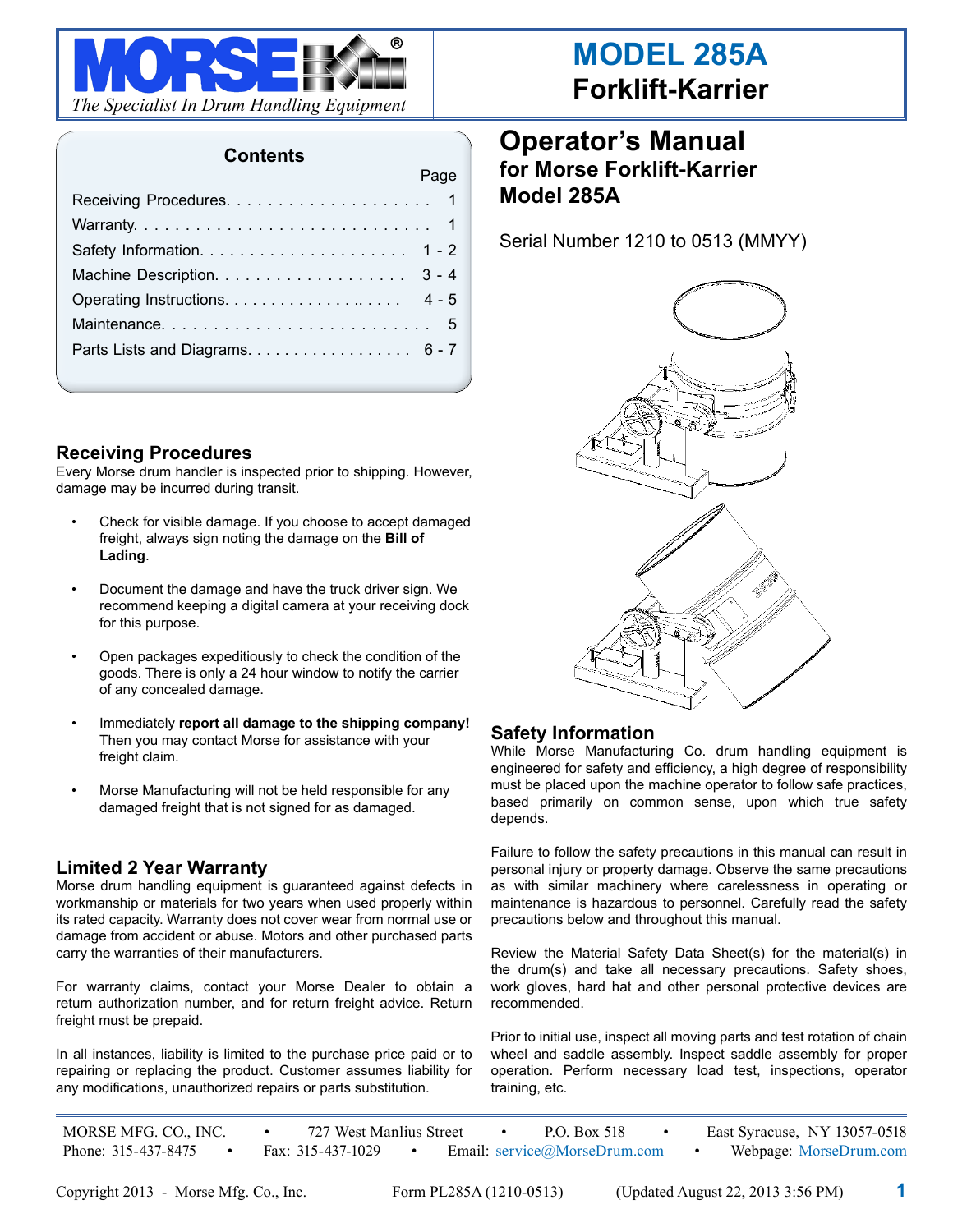

### **Operator's Manual for Morse Forklift-Karrier Model 285A Serial Number 1210 to 0513 (MMYY)**

#### **Safety Information** (continued)





**WARNING** - Indicates a situation which, if not avoided, could result in serious injury or death.

**CAUTION** - Indicates a situation which, if not avoided, can result in damage to the machine.



**WARNING** - The Forklift-Karrier is designed to handle one drum of the types listed at the top of page 3. Machine Description. DO NOT attempt to handle any other type of drum or object. DO NOT exceed the weight capacity of 800 Lb. Exceding these ratings is unsafe and could result in equipment damage, excessive wear or awkward handling.



**WARNING** - Do Not Modify the Unit. Under no circumstances should any modifications be made to the Morse machinery without factory authorization. Any modifications may void the warranty. This machine was designed to perform a specific job and alterations may result in injury to operator or machine.



**WARNING** - No Loose Fitting Clothing. Wear close-fitting clothing and safety equipment appropriate to the job. Loose fitting clothing may become caught on the machinery and cause severe personal injury.



**CAUTION** – Do Not Transport with Drum Raised. Always lower the drum holder to lowest position before transporting.



**CAUTION** - Wear safety shoes with non-slip soles and hard toe protection.

**CAUTION:** DO NOT allow drum to impact on floor, ground, or dumping station, etc.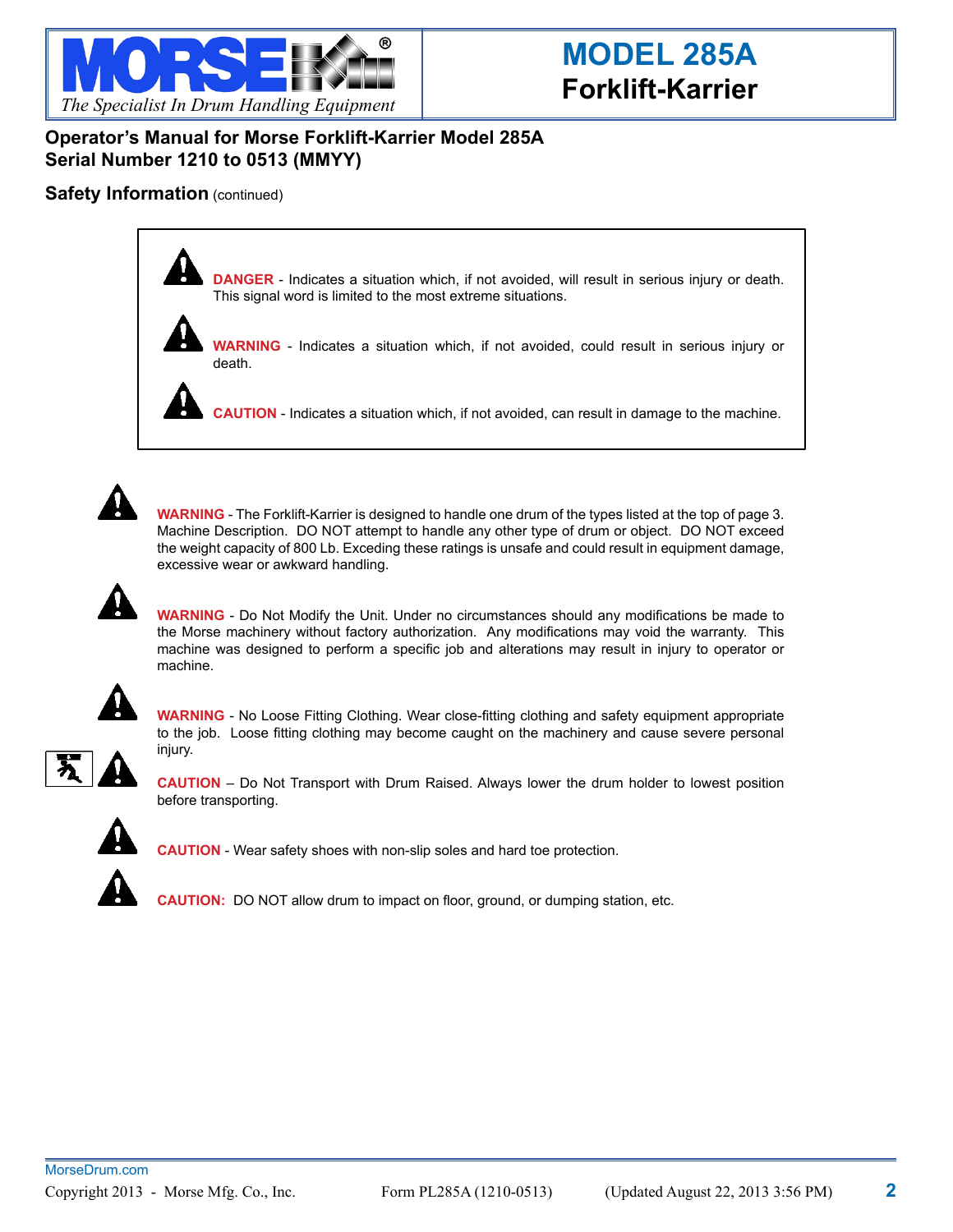

### **Operator's Manual for Morse Forklift-Karrier Model 285A Serial Number 1210 to 0513 (MMYY)**

#### **Machine Description**

The Model 285A Forklift-Karrier is designed to lift, transport, and dispense a ribbed 55-gallon steel or fiber drum 22" to 23.5" in diameter. The maximum full-drum capacity is 800 Lb. The capacity is derated to 500 Lb. for a half-full drum. The half-full rating is based on the tilt mechanism's capacity for handling an unbalanced bottom-heavy drum.



### **Options**

- A smaller diameter drum can be handled with the correct size 55/30 Series Diameter Adaptor installed (see [Diameter Adaptor literature\)](http://www.morsemfgco.com/lit/55-30-Saddle-Adaptors.pdf).
- The **Bracket Assembly** (Part # 4556-P) is required to handle a plastic drum without a top rim (see figure 2.1). It is also recommended to more securely handle a fiber drum. You can use the Bracket Assembly with a 55-gallon plastic, steel or fiber drum. The brace at top and bottom of the drum prevent it from slipping lengthways through the drum holder. It adjusts for a drum 31" to 39" tall.
- The **Top Rim Clamp** (Part # 4560-P) grips the upper rim of your drum to prevent it from slipping through the drum holder (see figure 2.2). To handle a 55-gallon plastic drum with top rim, you **must** install either the Bracket Assembly or the Top Rim Clamp. You can use the Top Rim Clamp with a 55-gallon plastic, steel or fiber drum with suitable top rim.

#### **Important**

- 1. Please read all instructions thoroughly before attempting to operate your new Morse drum handler.
- 2. When loading, unloading, operating, or maintaining your MORSE drum handler, always use care and good judgment. Maintain secure footing and a firm hold. Keep hands and loose clothing away from all moving parts. Never allow anyone to be below any part of a raised drum handler or drum. Read operating instructions and review the pictures in the sales brochure before operation.
- 3. This model is a front-end attachment for a forklift, OSHA recommends that "… the truck (forklift) be marked to identify the attachment(s) and show the approximate weight of the truck and attachment combination at maximum elevation with load laterally centered." See center of gravity dimensions on page 5 for calculating lost load on your equipment.



**Figure 2.1** Plastic drum being lifted with part number 4556-P Bracket Assembly installed.

**Figure 2.2** Plastic drum being lifted with part number 4560-P Top Rim Clamp Assembly installed.

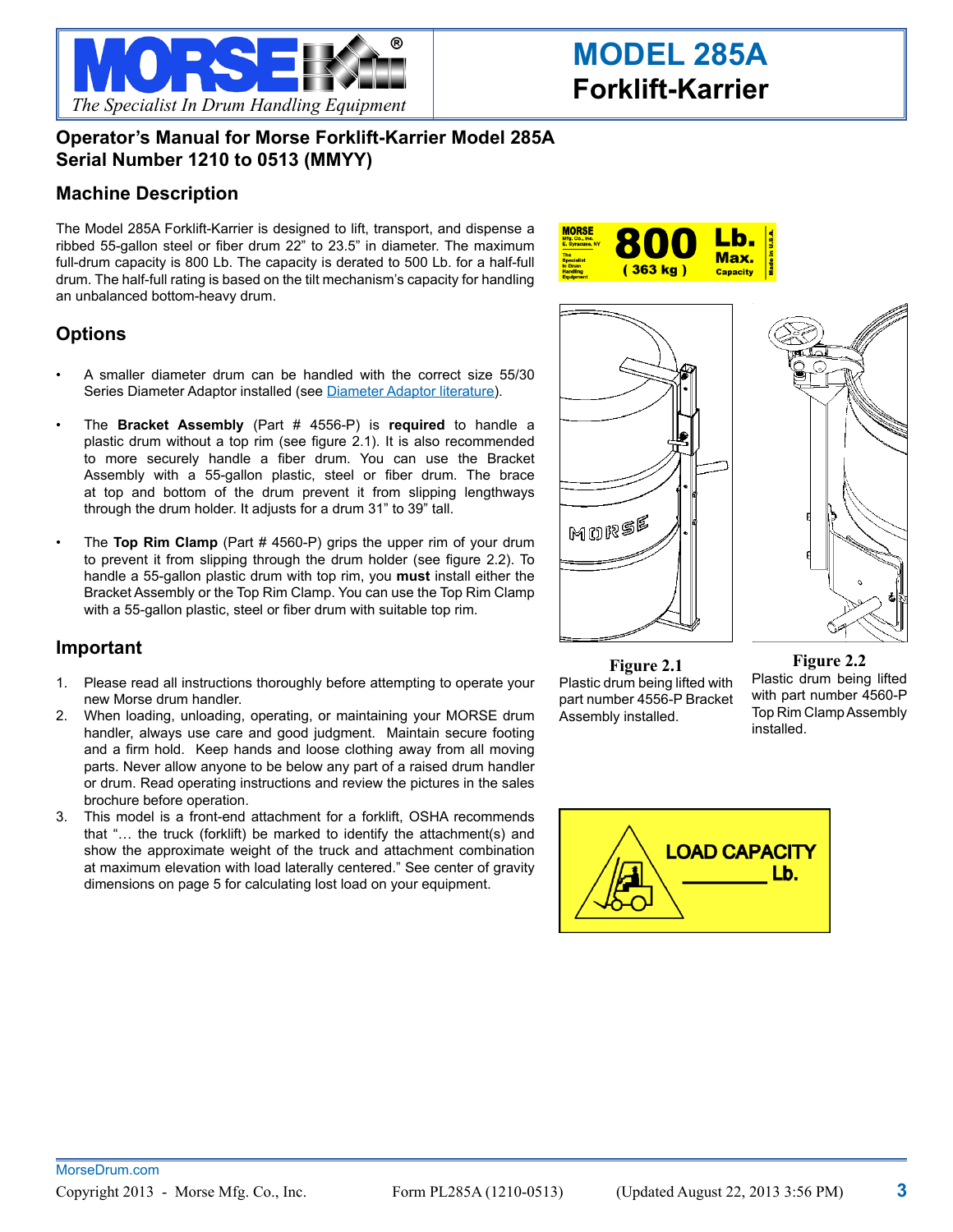

## **Operator's Manual for Morse Forklift-Karrier Model 285A Serial Number 1210 to 0513 (MMYY)**

#### **Operating Instructions**

- 1. Before sliding forklift forks into the fork tubes, adjust forks to an inside spread of 25" minimum. Lock forks into position on the forklift carriage.
- 2. Drive the forklift forward to slip the forks into the fork tubes. Tighten tee screws (item #8) to secure the Forklift Karrier to the forks.
- 3. Release the cinch chain (item #112) and hang the loose end from the upright peg on the front of the gear block. Swing the ratchet hinge plate to the open position.
- 4. Drive the forklift with the Forklift Karrier near floor level to position the saddle band around the middle of the drum between the ribs.
- 5. Drape the cinch chain across the front of the drum and insert one link into the slot on the ratchet handle (shown right). Turn the ratchet handle clockwise to tighten the cinch chain around the drum (see detail).
- 6. Remove pull chain (item #11) from chain box on base frame and place end of loop near operator's seat.
- 7. Raise forks to clear the floor and transport drum in vertical position to dispensing location.
- 8. To pour drum: pull on chain (item #11), rotating drum to angle required for dispensing. To control the pouring angle of the drum, pay out one side of chain and pull the other side to prevent the drum from free-wheeling.
- 9. If the Forklift-Karrier is equipped with the MORStop Tilt-Brake, there is no need to hold tension on both sides of the chain loop. Braking is immediate and self-actuating, without additional steps by the operator. To add the MORStop Tilt-Brake to your Forklift-Karrier, order kit for field installation (part # 3900-P).
- 10. When dispensing is completed, rotate the drum back to vertical and return drum. While transporting, ensure that the drum is raised away from the floor to prevent the drum bottom from interfering with a pallet or other obstacle.

#### **Maintenance**

Periodic inspection for the general condition of structural and mechanical components is imperative for safe and efficient operation.

- 1. Lubricate gear teeth and roller chain.
- 2. Clean and oil ratchet, pawl and other moving parts periodically. Clean and lubricate more often in environments where dust, dirt or other foreign particles will effect the performance of moving parts.
- 3. Periodically inspect all moving parts, framework, drum holder and contact areas for signs of wear, fatigue, or loosening. Tighten, adjust, or replace parts as necessary to prevent failure and maintain proper function.
- 4. Worn or damaged parts must be properly replaced with the correct, genuine Morse parts.



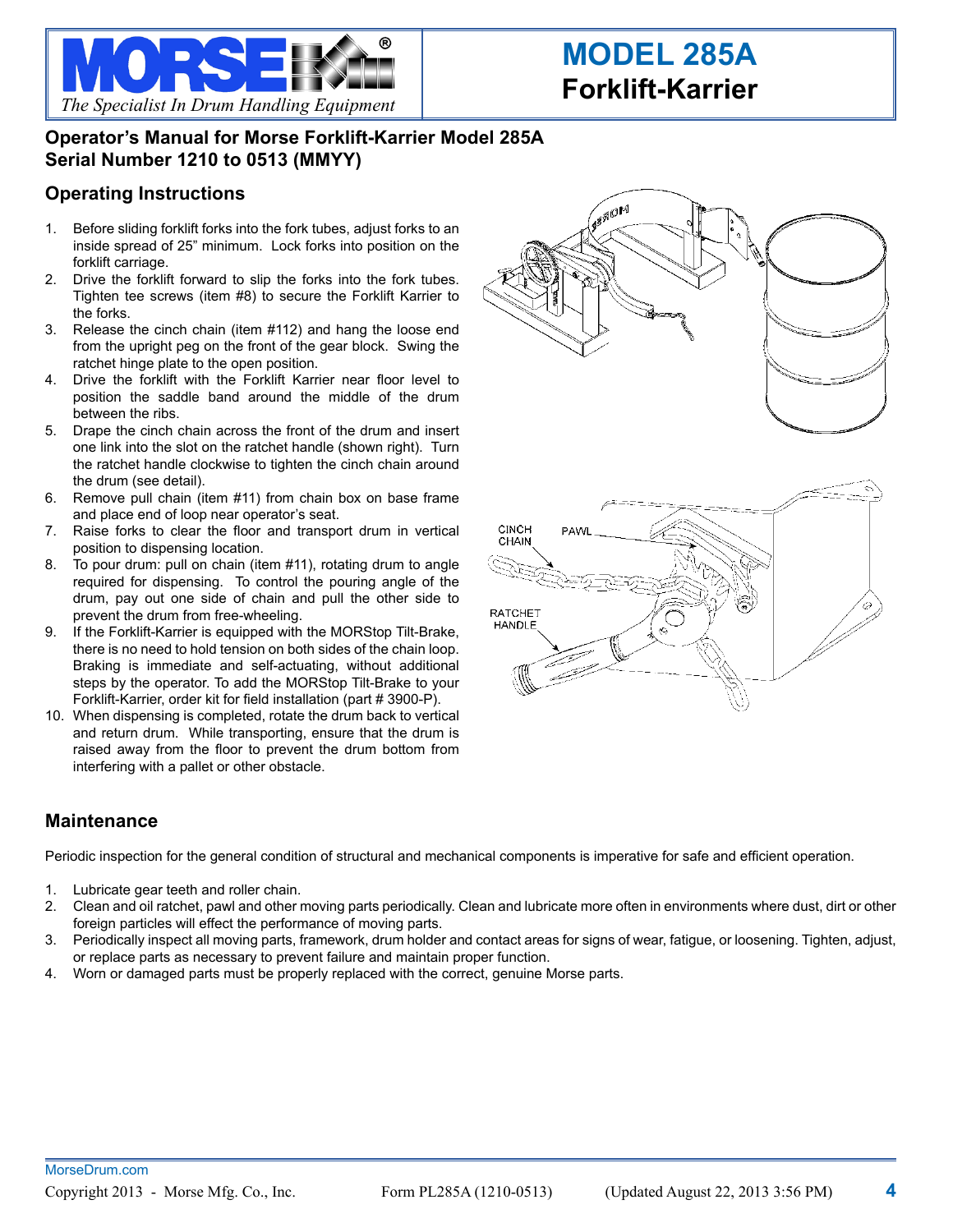

**Operator's Manual for Morse Forklift-Karrier Model 285A Serial Number 1210 to 0513 (MMYY)**

### **CENTER OF GRAVITY DIMENSIONS FOR CALCULATING LOST LOAD ON EQUIPMENT**

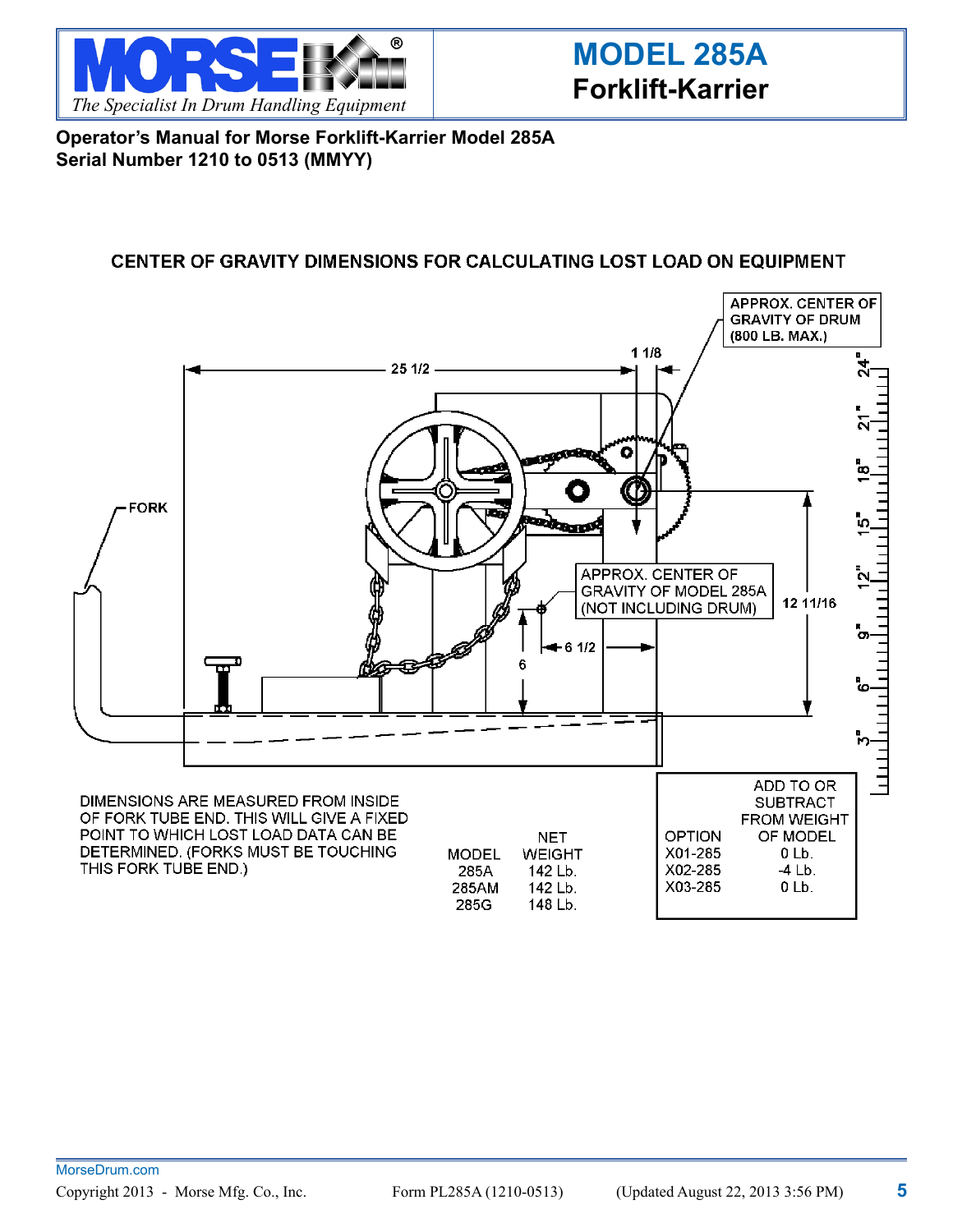

# **Operator's Manual for Morse Forklift-Karrier Model 285A Serial Number 1210 to 0513 (MMYY)**



| <b>ITEM</b>    | QTY.           | <b>PART#</b> | <b>DESCRIPTION</b>             |
|----------------|----------------|--------------|--------------------------------|
| 1              | 1              | 5000-P       | SADDLE ASM, MORCINCH, MOR      |
| $2^*$          | $\mathbf{1}$   | 3849B-P      | BEARING BLOCK, SLIDING IDLER   |
| $3*$           | $\overline{2}$ | $19-P$       | BEARING, 3/4" ID X 2-1/2"      |
| $4*$           | $\mathfrak{p}$ | 64-P         | ROLL PIN, 3/16 X 1-1/4         |
| 5              | $\overline{2}$ | 535-P        | HHCS, 3/8-16 X 1-1/4 GR5       |
| 6              | $\overline{2}$ | 1474-P       | WASHER, 3/8 SPLIT LOCK         |
| $\overline{7}$ | 1              | $55-P$       | WASHER, 3/4 SAE FL 1-1/2 OD    |
| 8              | $\overline{2}$ | 58-P         | SET SCREW, LOCK TEE, 285       |
| $9*$           | 1              | 1304-P       | GUIDE, POCKET CHAIN WHEEL      |
| $10*$          | 1              | 1303-P       | POCKET CHAIN WHEEL, 3/4 BORE   |
| $11*$          | 1              | 3-285-P      | CHAIN, PULL, POCKET 20' LENGTH |
| 12             | 1              | $15-P$       | COLLAR, 3/4" ID                |
| $13*$          | 1              | $7 - P$      | BEARING, 3/4" ID X 1-1/2"      |
| $14*$          | $\mathbf{1}$   | 1411-P       | SPACER, SHAFT W/ 12T SPROCKET  |
| $15*$          | 1              | 1302-P       | SHAFT W/ 12T SPROCKET, POCKET  |

| <b>ITEM</b>                | QTY.           | <b>PART#</b> | <b>DESCRIPTION</b>                    |
|----------------------------|----------------|--------------|---------------------------------------|
| 16                         | $\mathbf{1}$   | 795-P        | LINK, MASTER, #35 CHAIN               |
| $17*$                      | 1              | 735-P        | KEY, WOODRUFF, SIZE 9, ASA606         |
| $18*$                      | $\mathbf{1}$   | $14-P$       | GEAR, PINION, 7 TOOTH                 |
| $19*$                      | 1              | $13-P$       | SPROCKET #35 36T, 3/4" BORE           |
| $20*$                      | $\mathbf{1}$   | $12-P$       | CHAIN, ROLLER, #35 W/ M LINK          |
| 21                         | 1              | 4473-P       | SPACER, SPUR GEAR, MOR                |
| $22*$                      | $\mathbf 1$    | $23-P$       | GEAR, SPUR, 72T, 1" HOLE              |
| 23                         | 1              | $29-P$       | SPACER, SPUR GEAR .15"                |
| 24                         | $\overline{2}$ | 4370-P       | SHCS, 3/8-16 X 1-3/8                  |
| 25                         | $\overline{2}$ | 1169-P       | NUT, 3/8-16 REV HEX LOCK              |
| $26*$                      | $\mathbf{1}$   | $18-P$       | BEARING, 1" ID X 2-1/2"               |
| 27                         | 1              | $16-P$       | COLLAR, 1" ID                         |
| 28                         | $\mathbf{1}$   | 4235-P       | CAP, PLASTIC, DRIVE SHAFT             |
| 29                         | $\overline{2}$ | 2182-P       | WIRE / CABLE TIE, 4-33/64 (NOT SHOWN) |
| 30                         | $\mathbf{1}$   | 4285-P       | COVER SET, 30:1 GEARS, REG            |
| * Recommended spare parts. |                |              |                                       |